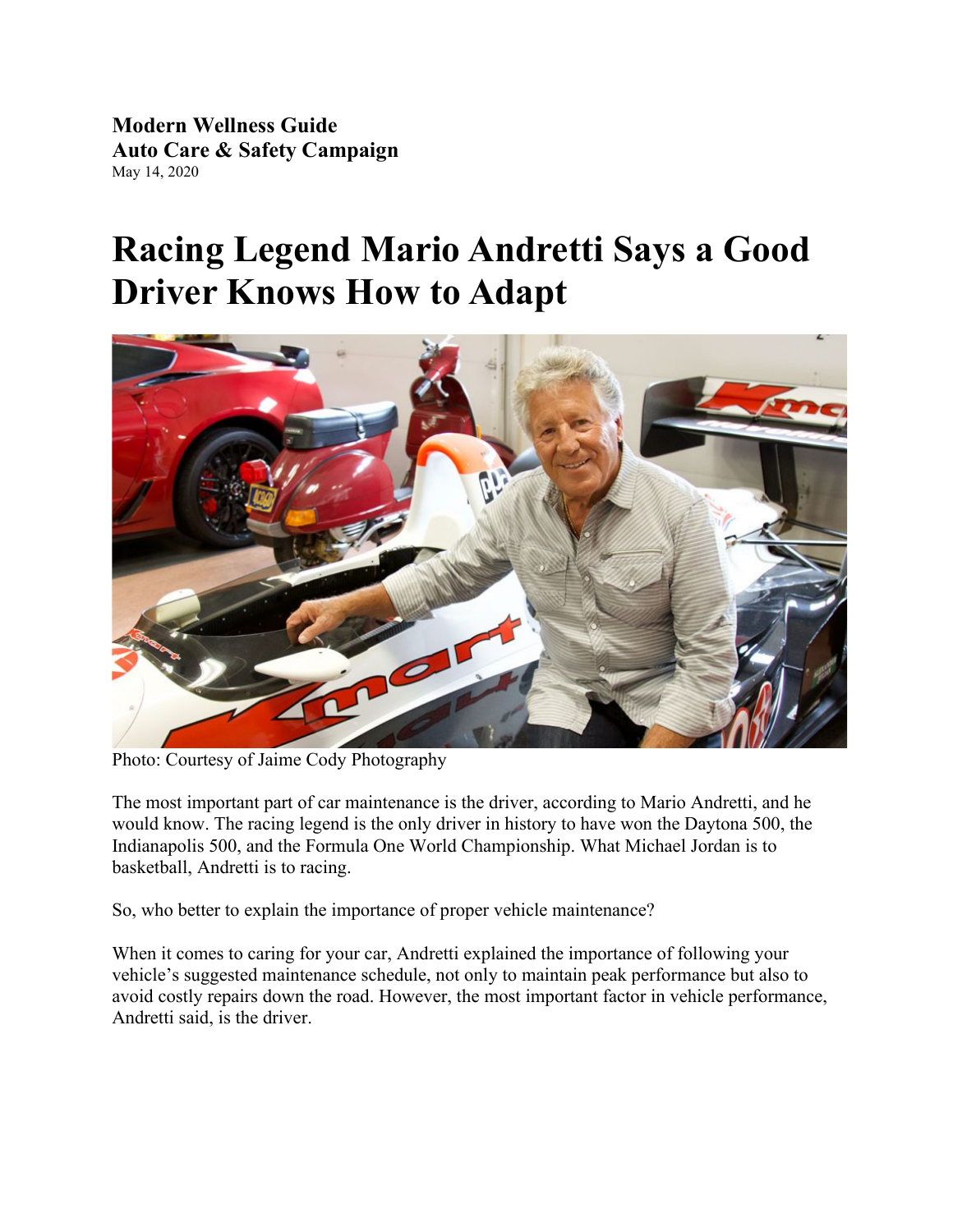### **Adapting skills**

Consider Andretti's own experience driving both NASCAR, Formula One, and Indy cars at the highest level.

"The skillset of the driver is basically the same but the car is different," Andretti says. "Each racing car has its own characteristics. So it's all about adapting."

He explained that different vehicles need to be handled differently and that a skilled driver will know how to drive to get the biggest advantage out of their car.

"Most F1 drivers would have a tendency to overdrive a NASCAR vehicle because stock cars are slower," he said. "It's the job of the driver to understand the characteristics and adapt.

"A driver has to be skilled enough to be able to get the most out of each car. While it takes the same skill, it's the handling that's different. It's like flying a fighter aircraft (F1) versus a bomber (NASCAR). The IndyCar is driven like a laser. The stock car is heavier and a totally different beast."

#### **"Not everyone drives well"**

Obviously, most drivers are not racing drivers, but the principle holds that how well a car operates mostly depends on the person behind the wheel. A good driver knows how best to handle their vehicle, keeps up with routine maintenance, and keeps a watchful eye on the other cars on the road.

"Anyone who has been out on the road knows that not everyone drives well," Andretti says. "Some drivers are aggressive. Others wander into another lane without signaling. Some follow too closely. You can't control what other drivers do but, if you stay focused, you can avoid bad situations."

Andretti recommends a few basic rules for steering clear of irresponsible drivers and staying safe.

"Be courteous. Have good road etiquette. Don't camp out in the left lane," he said. "On a dual highway, unless you're passing, stay on the right side of the road, and don't respond to aggressive drivers — curb your road rage. Be aware of your surroundings, check your mirrors frequently."

## **Keeping it pristine**

When it comes to maintaining your car, Andretti says it's essential to read the vehicle's manual and follow the recommended maintenance schedule. Just as different racing cars have different characteristics, so do the vehicles you see on the road.